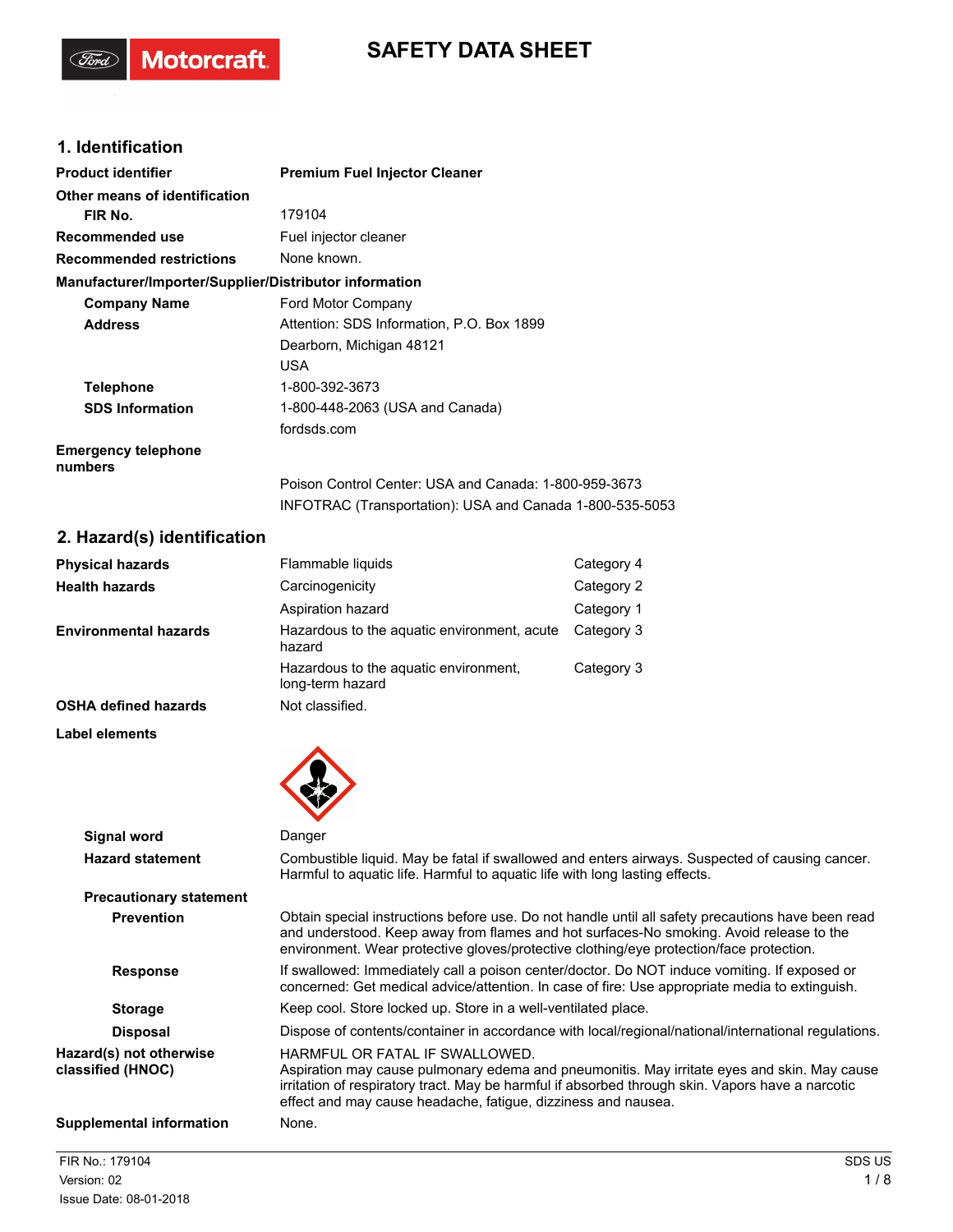### **3. Composition/information on ingredients**

**Mixtures**

| <b>Chemical name</b> | Common name and synonyms | <b>CAS number</b> | %           |
|----------------------|--------------------------|-------------------|-------------|
| Kerosine (petroleum) |                          | 8008-20-6         | $29 - 30$   |
| Polvether Amine      |                          | Trade Secret      | $20 - 30$   |
| NAPHTHAI FNF         |                          | $91 - 20 - 3$     | $0.2 - 0.3$ |

Specific chemical identity and/or exact percentage (concentration) of composition has been withheld as a trade secret.

#### **4. First-aid measures**

| <b>Inhalation</b>                                                            | Move to fresh air. Call a physician if symptoms develop or persist.                                                                                                                                |
|------------------------------------------------------------------------------|----------------------------------------------------------------------------------------------------------------------------------------------------------------------------------------------------|
| <b>Skin contact</b>                                                          | Wash off with soap and water. Get medical attention if irritation develops and persists.                                                                                                           |
| Eye contact                                                                  | Rinse with water. Get medical attention if irritation develops and persists.                                                                                                                       |
| Ingestion                                                                    | Call a physician or poison control center immediately. Rinse mouth. Do not induce vomiting. If<br>vomiting occurs, keep head low so that stomach content doesn't get into the lungs.               |
| <b>Most important</b><br>symptoms/effects, acute and<br>delayed              | Aspiration may cause pulmonary edema and pneumonitis. Headache. Nausea, vomiting. Diarrhea.<br>Direct contact with eyes may cause temporary irritation.                                            |
| Indication of immediate<br>medical attention and special<br>treatment needed | Provide general supportive measures and treat symptomatically. Keep victim under observation.<br>Symptoms may be delayed.                                                                          |
| <b>General information</b>                                                   | IF exposed or concerned: Get medical advice/attention. Ensure that medical personnel are aware<br>of the material(s) involved, and take precautions to protect themselves.                         |
| 5. Fire-fighting measures                                                    |                                                                                                                                                                                                    |
| Suitable extinguishing media                                                 | Water fog. Foam. Dry chemical powder. Carbon dioxide (CO2).                                                                                                                                        |
| Unsuitable extinguishing<br>media                                            | Do not use water jet as an extinguisher, as this will spread the fire.                                                                                                                             |
| Specific hazards arising from<br>the chemical                                | The product is combustible, and heating may generate vapors which may form explosive vapor/air<br>mixtures. During fire, gases hazardous to health may be formed. Upon decomposition, this product |

emits carbon monoxide, carbon dioxide and/or low molecular weight hydrocarbons. **Special protective equipment** Self-contained breathing apparatus and full protective clothing must be worn in case of fire. **and precautions for firefighters** In case of fire and/or explosion do not breathe fumes. Move containers from fire area if you can do so without risk. **Fire fighting equipment/instructions Specific methods** Use standard firefighting procedures and consider the hazards of other involved materials. General fire hazards **Combustible liquid.** 

### **6. Accidental release measures**

| Personal precautions,<br>protective equipment and<br>emergency procedures | Avoid contact with eyes, skin, and clothing. Do not breathe vapor. Ensure adequate ventilation.<br>Eliminate all ignition sources (no smoking, flares, sparks, or flames in immediate area). Keep<br>people away from and upwind of spill/leak. Keep unnecessary personnel away. Local authorities<br>should be advised if significant spillages cannot be contained. Wear appropriate protective<br>equipment and clothing during clean-up. For personal protection, see section 8 of the SDS. |
|---------------------------------------------------------------------------|-------------------------------------------------------------------------------------------------------------------------------------------------------------------------------------------------------------------------------------------------------------------------------------------------------------------------------------------------------------------------------------------------------------------------------------------------------------------------------------------------|
| <b>Methods and materials for</b><br>containment and cleaning up           | Eliminate all ignition sources (no smoking, flares, sparks, or flames in immediate area). Keep<br>combustibles (wood, paper, oil, etc.) away from spilled material. Prevent product from entering<br>drains.                                                                                                                                                                                                                                                                                    |
|                                                                           | Large Spills: Stop the flow of material, if this is without risk. Dike the spilled material, where this is<br>possible. Use a non-combustible material like vermiculite, sand or earth to soak up the product<br>and place into a container for later disposal. Following product recovery, flush area with water.                                                                                                                                                                              |
|                                                                           | Small Spills: Absorb with earth, sand or other non-combustible material and transfer to containers<br>for later disposal. Clean surface thoroughly to remove residual contamination.                                                                                                                                                                                                                                                                                                            |
|                                                                           | Never return spills to original containers for re-use. Put material in suitable, covered, labeled<br>containers. For waste disposal, see section 13 of the SDS.                                                                                                                                                                                                                                                                                                                                 |
| <b>Environmental precautions</b>                                          | Avoid release to the environment. Inform appropriate managerial or supervisory personnel of all<br>environmental releases. Prevent further leakage or spillage if safe to do so. Avoid discharge into<br>drains, water courses or onto the ground.                                                                                                                                                                                                                                              |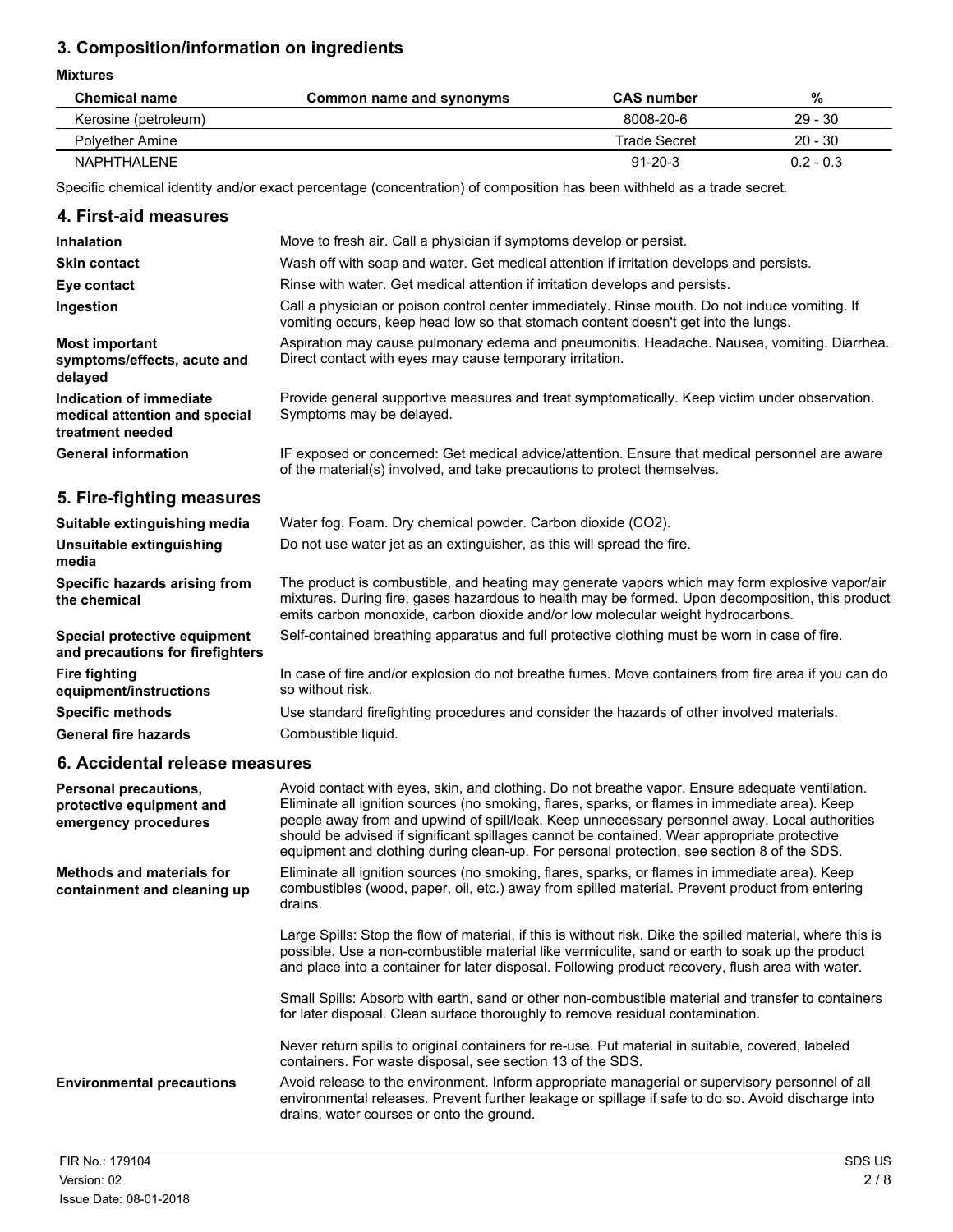### **7. Handling and storage**

| <b>Precautions for safe handling</b>                            | Obtain special instructions before use. Do not handle until all safety precautions have been read<br>and understood. Avoid contact with eyes, skin, and clothing. Avoid breathing vapor. Avoid<br>prolonged exposure. Provide adequate ventilation. When using do not smoke. Keep away from<br>open flames, hot surfaces and sources of ignition. Should be handled in closed systems, if<br>possible. Avoid release to the environment. Observe good industrial hygiene practices. Wash<br>hands thoroughly after handling. Wear appropriate personal protective equipment. For personal<br>protection, see Section 8 of the SDS. |
|-----------------------------------------------------------------|------------------------------------------------------------------------------------------------------------------------------------------------------------------------------------------------------------------------------------------------------------------------------------------------------------------------------------------------------------------------------------------------------------------------------------------------------------------------------------------------------------------------------------------------------------------------------------------------------------------------------------|
| Conditions for safe storage,<br>including any incompatibilities | Store locked up. Keep away from heat, sparks and open flame. Store in a cool, dry place out of<br>direct sunlight. Store in tightly closed container. Store in a well-ventilated place. Keep in an area<br>equipped with sprinklers. Store away from incompatible materials (see Section 10 of the SDS).                                                                                                                                                                                                                                                                                                                           |

### **8. Exposure controls/personal protection**

#### **Occupational exposure limits**

The following constituents are the only constituents of the product which have a PEL, TLV or other recommended exposure limit. At this time, the other constituents have no known exposure limits.

| US. OSHA Table Z-1 Limits for Air Contaminants (29 CFR 1910.1000)<br><b>Components</b> | <b>Type</b>                                                                                                                                                                                                                                                                                                                                |  | <b>Value</b>                                                           |                                                                                                                                                                                                                                                                                                    |
|----------------------------------------------------------------------------------------|--------------------------------------------------------------------------------------------------------------------------------------------------------------------------------------------------------------------------------------------------------------------------------------------------------------------------------------------|--|------------------------------------------------------------------------|----------------------------------------------------------------------------------------------------------------------------------------------------------------------------------------------------------------------------------------------------------------------------------------------------|
| <b>NAPHTHALENE (CAS</b><br>$91 - 20 - 3$                                               | PEL                                                                                                                                                                                                                                                                                                                                        |  | 50 mg/m3                                                               |                                                                                                                                                                                                                                                                                                    |
|                                                                                        |                                                                                                                                                                                                                                                                                                                                            |  | 10 ppm                                                                 |                                                                                                                                                                                                                                                                                                    |
| <b>US. ACGIH Threshold Limit Values</b>                                                |                                                                                                                                                                                                                                                                                                                                            |  |                                                                        |                                                                                                                                                                                                                                                                                                    |
| <b>Components</b>                                                                      | <b>Type</b>                                                                                                                                                                                                                                                                                                                                |  | <b>Value</b>                                                           | <b>Form</b>                                                                                                                                                                                                                                                                                        |
| Kerosine (petroleum) (CAS<br>8008-20-6)                                                | <b>TWA</b>                                                                                                                                                                                                                                                                                                                                 |  | 200 mg/m3                                                              | Non-aerosol.                                                                                                                                                                                                                                                                                       |
| NAPHTHALENE (CAS<br>$91-20-3)$                                                         | <b>TWA</b>                                                                                                                                                                                                                                                                                                                                 |  | 10 ppm                                                                 |                                                                                                                                                                                                                                                                                                    |
| US. NIOSH: Pocket Guide to Chemical Hazards                                            |                                                                                                                                                                                                                                                                                                                                            |  |                                                                        |                                                                                                                                                                                                                                                                                                    |
| <b>Components</b>                                                                      | <b>Type</b>                                                                                                                                                                                                                                                                                                                                |  | Value                                                                  |                                                                                                                                                                                                                                                                                                    |
| Kerosine (petroleum) (CAS<br>8008-20-6)                                                | <b>TWA</b>                                                                                                                                                                                                                                                                                                                                 |  | 100 mg/m3                                                              |                                                                                                                                                                                                                                                                                                    |
| NAPHTHALENE (CAS<br>$91-20-3)$                                                         | <b>STEL</b>                                                                                                                                                                                                                                                                                                                                |  | 75 mg/m3                                                               |                                                                                                                                                                                                                                                                                                    |
|                                                                                        |                                                                                                                                                                                                                                                                                                                                            |  | 15 ppm                                                                 |                                                                                                                                                                                                                                                                                                    |
|                                                                                        | <b>TWA</b>                                                                                                                                                                                                                                                                                                                                 |  | 50 mg/m3                                                               |                                                                                                                                                                                                                                                                                                    |
|                                                                                        |                                                                                                                                                                                                                                                                                                                                            |  | 10 ppm                                                                 |                                                                                                                                                                                                                                                                                                    |
| <b>Biological limit values</b>                                                         | No biological exposure limits noted for the ingredient(s).                                                                                                                                                                                                                                                                                 |  |                                                                        |                                                                                                                                                                                                                                                                                                    |
| <b>Exposure guidelines</b>                                                             |                                                                                                                                                                                                                                                                                                                                            |  |                                                                        |                                                                                                                                                                                                                                                                                                    |
| US - California OELs: Skin designation                                                 |                                                                                                                                                                                                                                                                                                                                            |  |                                                                        |                                                                                                                                                                                                                                                                                                    |
| NAPHTHALENE (CAS 91-20-3)<br>US ACGIH Threshold Limit Values: Skin designation         |                                                                                                                                                                                                                                                                                                                                            |  | Can be absorbed through the skin.                                      |                                                                                                                                                                                                                                                                                                    |
| Kerosine (petroleum) (CAS 8008-20-6)<br>NAPHTHALENE (CAS 91-20-3)                      |                                                                                                                                                                                                                                                                                                                                            |  | Can be absorbed through the skin.<br>Can be absorbed through the skin. |                                                                                                                                                                                                                                                                                                    |
| <b>Appropriate engineering</b><br>controls                                             | Use adequate ventilation to control airborne concentrations below the exposure limits/guidelines. If<br>user operations generate a vapor, dust and/or mist, use process enclosure, appropriate local<br>exhaust ventilation, or other engineering controls to control airborne levels below the<br>recommended exposure limits/quidelines. |  |                                                                        |                                                                                                                                                                                                                                                                                                    |
| Individual protection measures, such as personal protective equipment                  |                                                                                                                                                                                                                                                                                                                                            |  |                                                                        |                                                                                                                                                                                                                                                                                                    |
| <b>Eye/face protection</b>                                                             | Wear safety glasses with side shields (or goggles).                                                                                                                                                                                                                                                                                        |  |                                                                        |                                                                                                                                                                                                                                                                                                    |
| <b>Skin protection</b>                                                                 |                                                                                                                                                                                                                                                                                                                                            |  |                                                                        |                                                                                                                                                                                                                                                                                                    |
| <b>Hand protection</b>                                                                 |                                                                                                                                                                                                                                                                                                                                            |  |                                                                        | Suitable chemical protective gloves should be worn when the potential exists for skin exposure.<br>The choice of an appropriate glove does not only depend on its material but also on other quality<br>features and is different from one producer to the other. Neoprene gloves are recommended. |
| Other                                                                                  | Wear appropriate chemical resistant clothing if applicable.                                                                                                                                                                                                                                                                                |  |                                                                        |                                                                                                                                                                                                                                                                                                    |
|                                                                                        |                                                                                                                                                                                                                                                                                                                                            |  |                                                                        |                                                                                                                                                                                                                                                                                                    |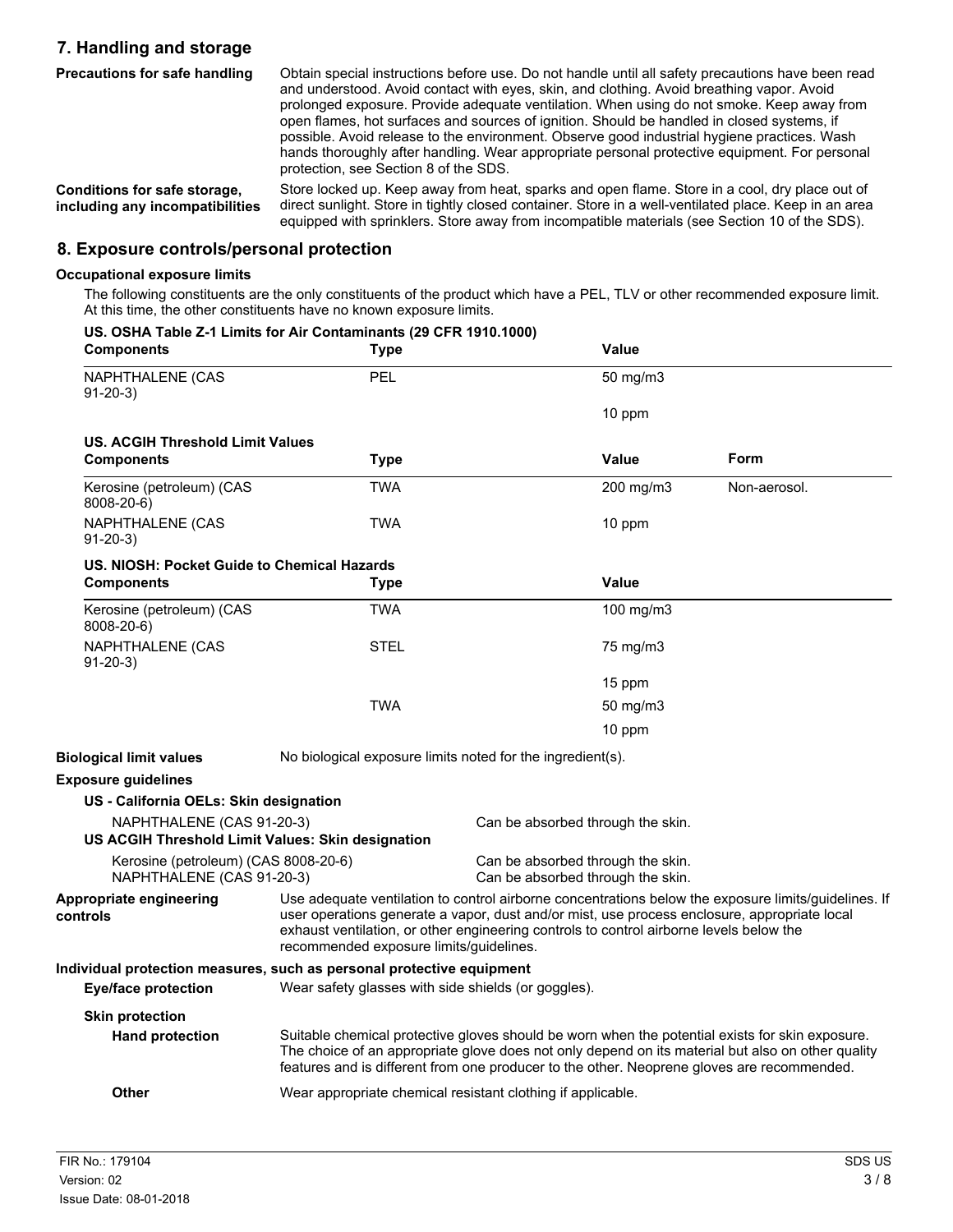| <b>Respiratory protection</b>     | If engineering controls do not maintain airborne concentrations to a level which is adequate to<br>protect worker health, an approved respirator must be worn. Respirator selection, use and<br>maintenance should be in accordance with the requirements of OSHA Respiratory Protection<br>Standard 29 CFR 1910.134 and/or Canadian Standard CSA Z94.4. |  |
|-----------------------------------|----------------------------------------------------------------------------------------------------------------------------------------------------------------------------------------------------------------------------------------------------------------------------------------------------------------------------------------------------------|--|
| <b>Thermal hazards</b>            | Wear appropriate thermal protective clothing, when necessary.                                                                                                                                                                                                                                                                                            |  |
| General hygiene<br>considerations | Observe any medical surveillance requirements. When using do not smoke. Always observe good<br>personal hygiene measures, such as washing after handling the material and before eating,<br>drinking, and/or smoking. Routinely wash work clothing and protective equipment to remove<br>contaminants.                                                   |  |

## **9. Physical and chemical properties**

| Appearance                                        |                             |
|---------------------------------------------------|-----------------------------|
| <b>Physical state</b>                             | Liquid.                     |
| Form                                              | Liquid.                     |
| Color                                             | Yellow.                     |
| Odor                                              | Solvent.                    |
| <b>Odor threshold</b>                             | Not available.              |
| рH                                                | Not available.              |
| <b>Melting point/freezing point</b>               | Not available.              |
| Initial boiling point and boiling<br>range        | Not available.              |
| <b>Flash point</b>                                | 158.0 °F (70.0 °C) ASTM D93 |
| <b>Evaporation rate</b>                           | Not available.              |
| Flammability (solid, gas)                         | Not applicable.             |
| Upper/lower flammability or explosive limits      |                             |
| <b>Flammability limit - lower</b><br>(%)          | Not available.              |
| <b>Flammability limit - upper</b><br>$(\%)$       | Not available.              |
| Explosive limit - lower (%)                       | Not available.              |
| Explosive limit - upper (%)                       | Not available.              |
| Vapor pressure                                    | Not available.              |
| Vapor density                                     | Not available.              |
| <b>Relative density</b>                           | $0.84 - 0.87$               |
| <b>Relative density temperature</b>               | 68 °F (20 °C)               |
| Solubility(ies)                                   |                             |
| <b>Solubility (water)</b>                         | Not available.              |
| <b>Partition coefficient</b><br>(n-octanol/water) | Not available.              |
| <b>Auto-ignition temperature</b>                  | Not available.              |
| <b>Decomposition temperature</b>                  | Not available.              |
| <b>Viscosity</b>                                  | Not available.              |
| <b>Other information</b>                          |                             |
| <b>Kinematic viscosity</b>                        | $<$ 20 cSt                  |
| <b>Kinematic viscosity</b><br>temperature         | 104 °F (40 °C)              |
| VOC                                               | 100 % w/w CAM310            |
| 10. Stability and reactivity                      |                             |

| <b>Reactivity</b>                            | The product is stable and non-reactive under normal conditions of use, storage and transport. |
|----------------------------------------------|-----------------------------------------------------------------------------------------------|
| <b>Chemical stability</b>                    | Material is stable under normal conditions.                                                   |
| <b>Possibility of hazardous</b><br>reactions | No dangerous reaction known under conditions of normal use.                                   |
|                                              |                                                                                               |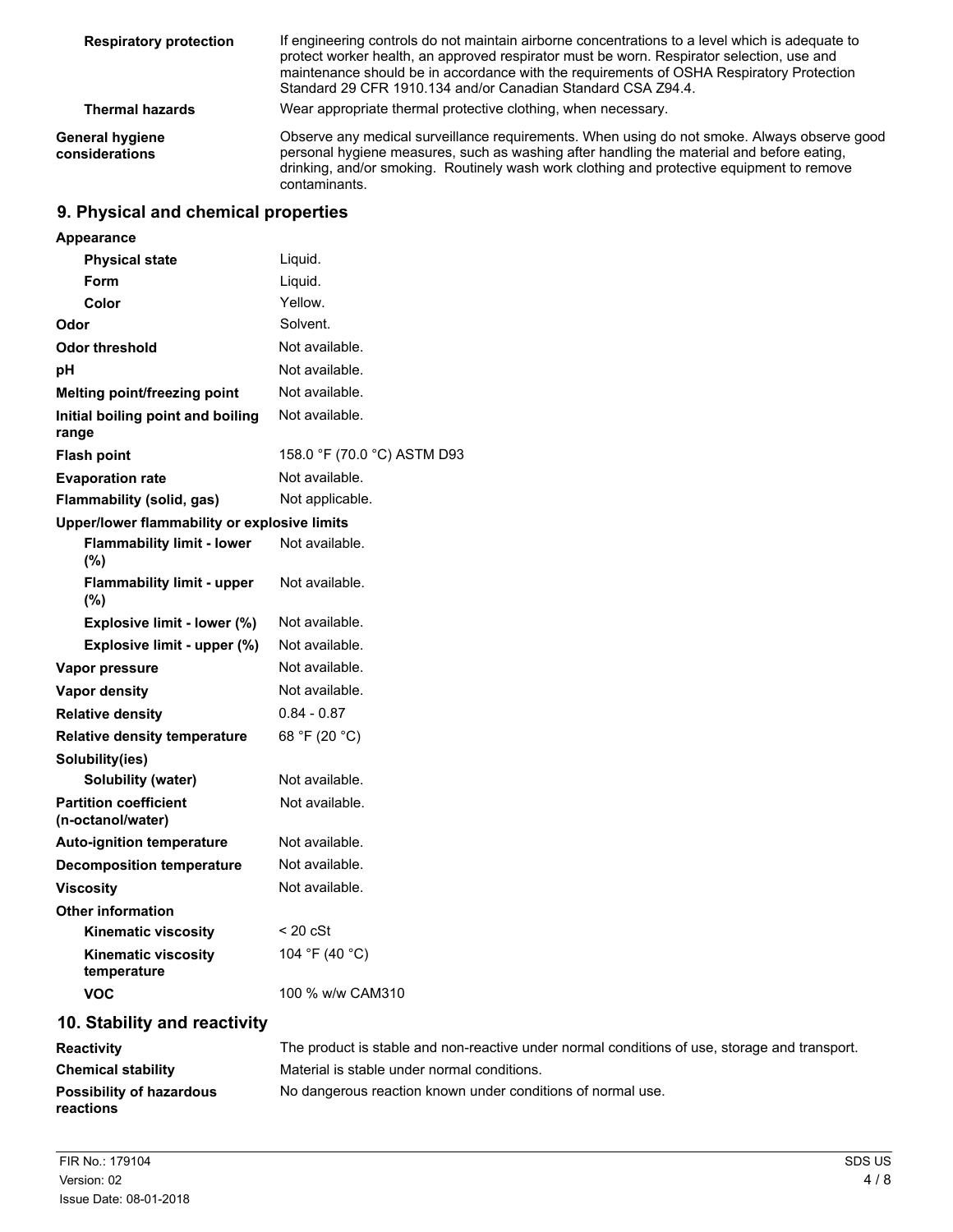| <b>Conditions to avoid</b>                 | Keep away from heat, hot surfaces, sparks, open flames and other ignition sources. Avoid<br>temperatures exceeding the flash point. Contact with incompatible materials. |
|--------------------------------------------|--------------------------------------------------------------------------------------------------------------------------------------------------------------------------|
| Incompatible materials                     | Strong oxidizing agents.                                                                                                                                                 |
| <b>Hazardous decomposition</b><br>products | Upon decomposition, this product emits carbon monoxide, carbon dioxide and/or low molecular<br>weight hydrocarbons. Ammonia.                                             |

### **11. Toxicological information**

#### **Information on likely routes of exposure**

| <b>Inhalation</b>                                                                  | May cause irritation to the respiratory system. Vapors have a narcotic effect and may cause<br>headache, fatigue, dizziness and nausea. Prolonged inhalation may be harmful. |
|------------------------------------------------------------------------------------|------------------------------------------------------------------------------------------------------------------------------------------------------------------------------|
| <b>Skin contact</b>                                                                | Harmful if absorbed through skin. Frequent or prolonged contact may defat and dry the skin,<br>leading to discomfort and dermatitis.                                         |
| Eye contact                                                                        | Direct contact with eyes may cause temporary irritation.                                                                                                                     |
| Ingestion                                                                          | Droplets of the product aspirated into the lungs through ingestion or vomiting may cause a serious<br>chemical pneumonia.                                                    |
| Symptoms related to the<br>physical, chemical and<br>toxicological characteristics | Aspiration may cause pulmonary edema and pneumonitis. Headache. Nausea, vomiting.<br>Diarrhea.                                                                               |

#### **Information on toxicological effects**

| <b>Acute toxicity</b> | May be: |
|-----------------------|---------|
|-----------------------|---------|

fatal if swallowed and enters airways.

| <b>Components</b>                                           | <b>Species</b>                                                                                                      | <b>Calculated/Test Results</b>                                               |  |  |
|-------------------------------------------------------------|---------------------------------------------------------------------------------------------------------------------|------------------------------------------------------------------------------|--|--|
| NAPHTHALENE (CAS 91-20-3)                                   |                                                                                                                     |                                                                              |  |  |
| <b>Acute</b>                                                |                                                                                                                     |                                                                              |  |  |
| <b>Dermal</b>                                               |                                                                                                                     |                                                                              |  |  |
| LD50                                                        | Rabbit                                                                                                              | $> 2$ g/kg                                                                   |  |  |
|                                                             | Rat                                                                                                                 | $> 20$ g/kg                                                                  |  |  |
| Oral                                                        |                                                                                                                     |                                                                              |  |  |
| LD50                                                        | Guinea pig                                                                                                          | 1200 mg/kg                                                                   |  |  |
|                                                             | Rat                                                                                                                 | 2400 mg/kg                                                                   |  |  |
|                                                             |                                                                                                                     | 2200 mg/kg                                                                   |  |  |
|                                                             |                                                                                                                     | 490 mg/kg                                                                    |  |  |
|                                                             |                                                                                                                     | $2.6$ g/kg                                                                   |  |  |
| Other                                                       |                                                                                                                     |                                                                              |  |  |
| LD50                                                        | Mouse                                                                                                               | 969 mg/kg                                                                    |  |  |
|                                                             |                                                                                                                     | 710 mg/kg                                                                    |  |  |
|                                                             |                                                                                                                     | 533 mg/kg                                                                    |  |  |
|                                                             |                                                                                                                     | 150 mg/kg                                                                    |  |  |
|                                                             |                                                                                                                     | 100 mg/kg                                                                    |  |  |
| <b>Skin corrosion/irritation</b>                            |                                                                                                                     | Prolonged skin contact may cause temporary irritation.                       |  |  |
| Serious eye damage/eye<br>irritation                        | Direct contact with eyes may cause temporary irritation.                                                            |                                                                              |  |  |
| Respiratory or skin sensitization                           |                                                                                                                     |                                                                              |  |  |
| <b>Respiratory sensitization</b>                            |                                                                                                                     | Not a respiratory sensitizer.                                                |  |  |
| <b>Skin sensitization</b>                                   | This product is not expected to cause skin sensitization.                                                           |                                                                              |  |  |
| <b>Germ cell mutagenicity</b>                               | No data available to indicate product or any components present at greater than 0.1% are<br>mutagenic or genotoxic. |                                                                              |  |  |
| Carcinogenicity                                             | Suspected of causing cancer.                                                                                        |                                                                              |  |  |
| IARC Monographs. Overall Evaluation of Carcinogenicity      |                                                                                                                     |                                                                              |  |  |
| NAPHTHALENE (CAS 91-20-3)                                   |                                                                                                                     | 2B Possibly carcinogenic to humans.                                          |  |  |
| US. National Toxicology Program (NTP) Report on Carcinogens |                                                                                                                     |                                                                              |  |  |
| NAPHTHALENE (CAS 91-20-3)                                   |                                                                                                                     | Reasonably Anticipated to be a Human Carcinogen.                             |  |  |
| <b>Reproductive toxicity</b>                                |                                                                                                                     | This product is not expected to cause reproductive or developmental effects. |  |  |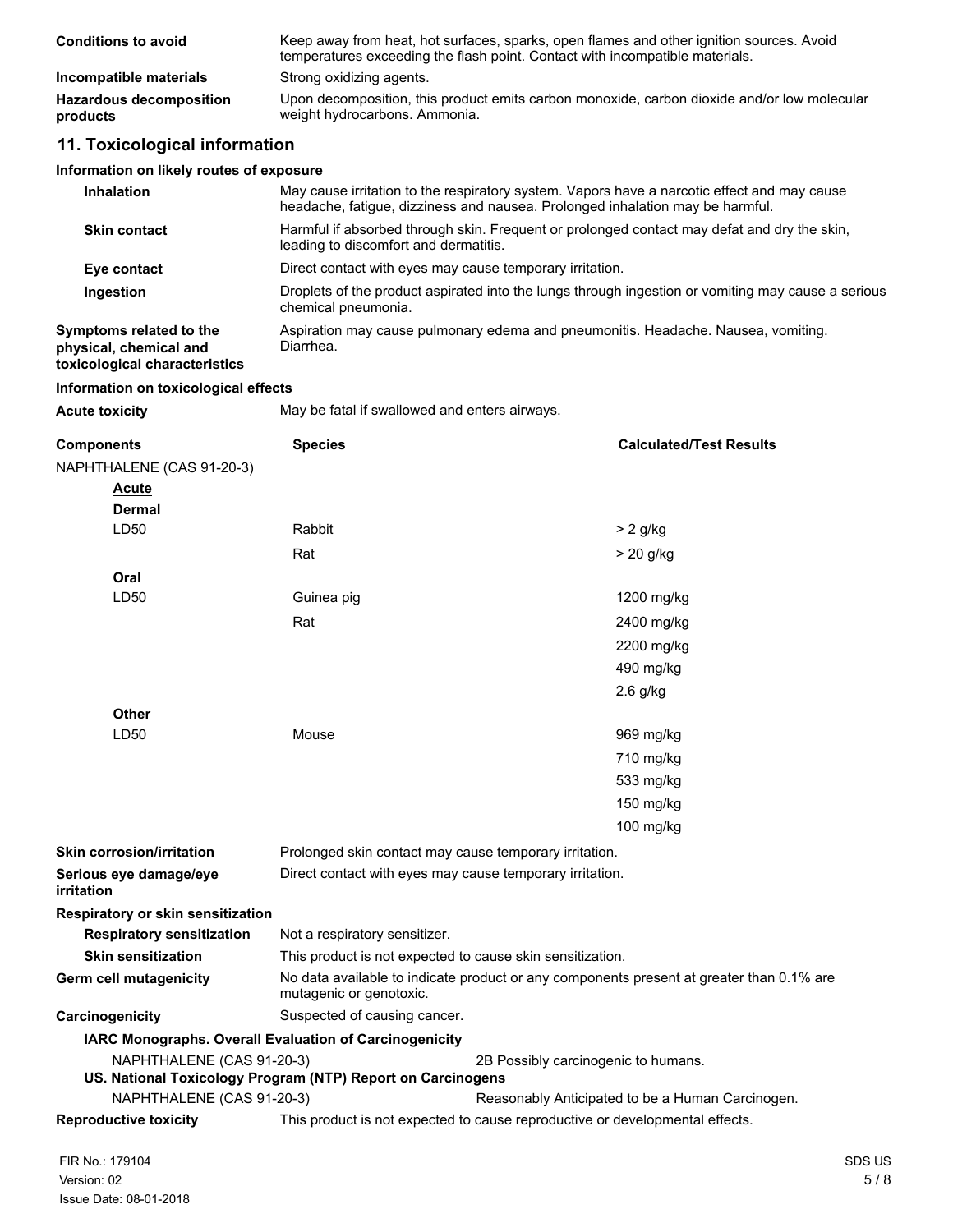| Specific target organ toxicity -<br>single exposure                     | Not classified.                                                                                                                                                                                                                                                                                                                                                                                                                      |                                                                                                                                                                                                     |                                |  |  |
|-------------------------------------------------------------------------|--------------------------------------------------------------------------------------------------------------------------------------------------------------------------------------------------------------------------------------------------------------------------------------------------------------------------------------------------------------------------------------------------------------------------------------|-----------------------------------------------------------------------------------------------------------------------------------------------------------------------------------------------------|--------------------------------|--|--|
| Specific target organ toxicity -<br>repeated exposure                   | Not classified.                                                                                                                                                                                                                                                                                                                                                                                                                      |                                                                                                                                                                                                     |                                |  |  |
| <b>Aspiration hazard</b>                                                | May be fatal if swallowed and enters airways.                                                                                                                                                                                                                                                                                                                                                                                        |                                                                                                                                                                                                     |                                |  |  |
| <b>Chronic effects</b>                                                  | Prolonged inhalation may be harmful. Prolonged exposure may cause chronic effects.                                                                                                                                                                                                                                                                                                                                                   |                                                                                                                                                                                                     |                                |  |  |
| 12. Ecological information                                              |                                                                                                                                                                                                                                                                                                                                                                                                                                      |                                                                                                                                                                                                     |                                |  |  |
| <b>Ecotoxicity</b>                                                      | Harmful to aquatic life with long lasting effects.                                                                                                                                                                                                                                                                                                                                                                                   |                                                                                                                                                                                                     |                                |  |  |
| <b>Ecotoxicity</b>                                                      |                                                                                                                                                                                                                                                                                                                                                                                                                                      |                                                                                                                                                                                                     |                                |  |  |
| <b>Components</b>                                                       |                                                                                                                                                                                                                                                                                                                                                                                                                                      | <b>Species</b>                                                                                                                                                                                      | <b>Calculated/Test Results</b> |  |  |
| NAPHTHALENE (CAS 91-20-3)                                               |                                                                                                                                                                                                                                                                                                                                                                                                                                      |                                                                                                                                                                                                     |                                |  |  |
| <b>Aquatic</b>                                                          |                                                                                                                                                                                                                                                                                                                                                                                                                                      |                                                                                                                                                                                                     |                                |  |  |
| Crustacea                                                               | EC50                                                                                                                                                                                                                                                                                                                                                                                                                                 | Water flea (Daphnia magna)                                                                                                                                                                          | 1.09 - 3.4 mg/l, 48 hours      |  |  |
| Fish                                                                    | <b>LC50</b>                                                                                                                                                                                                                                                                                                                                                                                                                          | Pink salmon (Oncorhynchus gorbuscha) 0.95 - 1.62 mg/l, 96 hours                                                                                                                                     |                                |  |  |
| Persistence and degradability                                           |                                                                                                                                                                                                                                                                                                                                                                                                                                      | No data is available on the degradability of any ingredients in the mixture.                                                                                                                        |                                |  |  |
| <b>Bioaccumulative potential</b>                                        |                                                                                                                                                                                                                                                                                                                                                                                                                                      |                                                                                                                                                                                                     |                                |  |  |
| Partition coefficient n-octanol / water (log Kow)<br><b>NAPHTHALENE</b> |                                                                                                                                                                                                                                                                                                                                                                                                                                      | 3.3                                                                                                                                                                                                 |                                |  |  |
| <b>Mobility in soil</b>                                                 |                                                                                                                                                                                                                                                                                                                                                                                                                                      | No data available.                                                                                                                                                                                  |                                |  |  |
| Other adverse effects                                                   | No other adverse environmental effects (e.g. ozone depletion, photochemical ozone creation<br>potential, endocrine disruption, global warming potential) are expected from this component.                                                                                                                                                                                                                                           |                                                                                                                                                                                                     |                                |  |  |
| 13. Disposal considerations                                             |                                                                                                                                                                                                                                                                                                                                                                                                                                      |                                                                                                                                                                                                     |                                |  |  |
| <b>Disposal instructions</b>                                            | Collect and reclaim or dispose in sealed containers at licensed waste disposal site. Incinerate the<br>material under controlled conditions in an approved incinerator. Do not allow this material to drain<br>into sewers/water supplies. Do not contaminate ponds, waterways or ditches with chemical or used<br>container. Dispose of contents/container in accordance with local/regional/national/international<br>regulations. |                                                                                                                                                                                                     |                                |  |  |
| <b>Local disposal regulations</b>                                       |                                                                                                                                                                                                                                                                                                                                                                                                                                      | Dispose in accordance with all applicable regulations.                                                                                                                                              |                                |  |  |
| <b>Hazardous waste code</b>                                             | D018: Waste Benzene<br>The waste code should be assigned in discussion between the user, the producer and the waste<br>disposal company.                                                                                                                                                                                                                                                                                             |                                                                                                                                                                                                     |                                |  |  |
| Waste from residues / unused<br>products                                | Dispose of in accordance with local regulations. Empty containers or liners may retain some<br>product residues. This material and its container must be disposed of in a safe manner (see:<br>Disposal instructions).                                                                                                                                                                                                               |                                                                                                                                                                                                     |                                |  |  |
| <b>Contaminated packaging</b>                                           | disposal.                                                                                                                                                                                                                                                                                                                                                                                                                            | Since emptied containers may retain product residue, follow label warnings even after container is<br>emptied. Empty containers should be taken to an approved waste handling site for recycling or |                                |  |  |
|                                                                         |                                                                                                                                                                                                                                                                                                                                                                                                                                      |                                                                                                                                                                                                     |                                |  |  |

#### **14. Transport information**

#### **DOT**

Not regulated as dangerous goods.

#### **IATA**

Not regulated as dangerous goods.

#### **IMDG**

Not regulated as dangerous goods.

## **Transport in bulk according to** Not established.

#### **Annex II of MARPOL 73/78 and the IBC Code**

### **15. Regulatory information**

### **US federal regulations**

This product is a "Hazardous Chemical" as defined by the OSHA Hazard Communication Standard, 29 CFR 1910.1200.

### **TSCA Section 12(b) Export Notification (40 CFR 707, Subpt. D)**

Not regulated.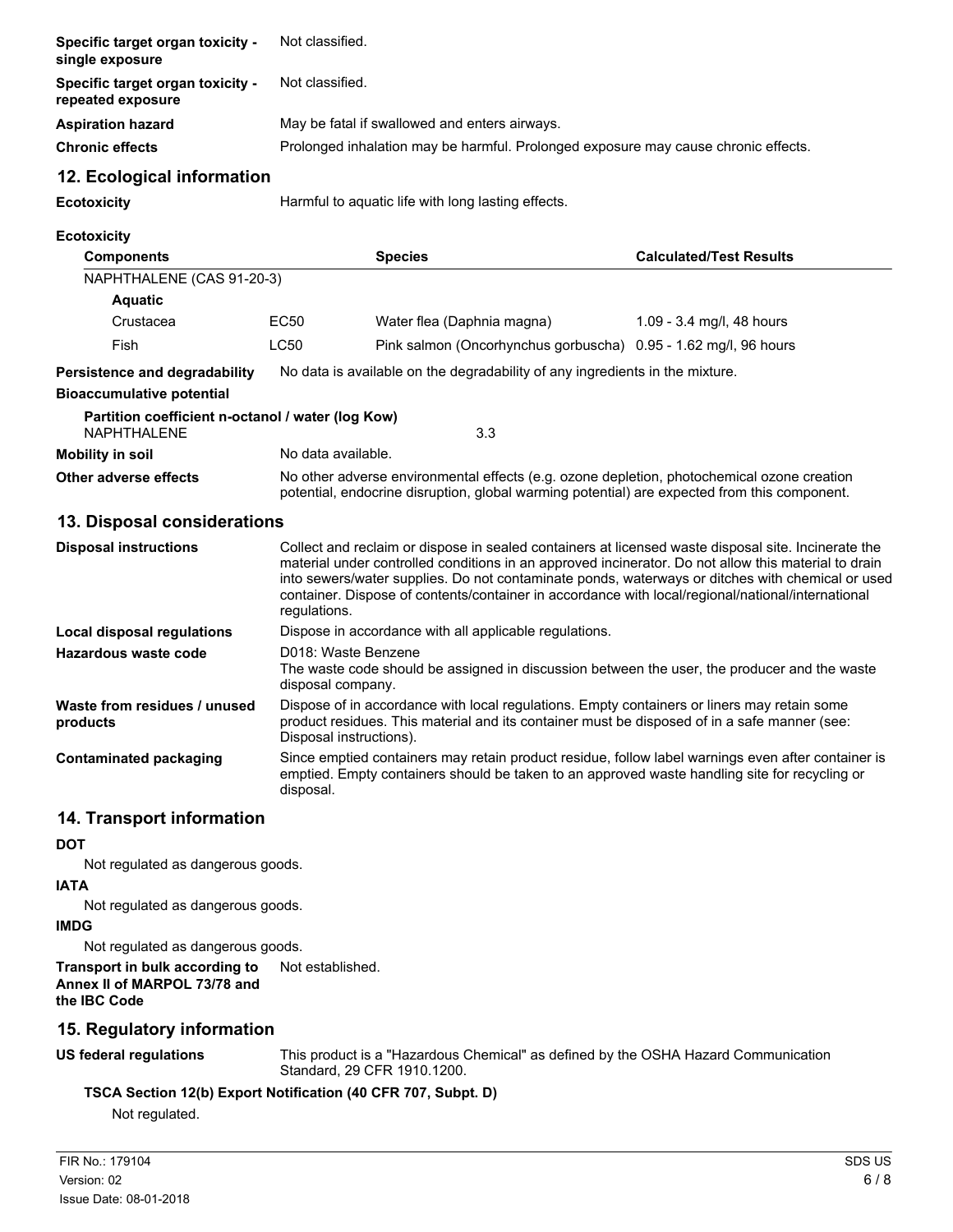|                                                                                                                             | <b>CERCLA Hazardous Substance List (40 CFR 302.4)</b>                            |                                                 |                                                                                                                                                                                                                |
|-----------------------------------------------------------------------------------------------------------------------------|----------------------------------------------------------------------------------|-------------------------------------------------|----------------------------------------------------------------------------------------------------------------------------------------------------------------------------------------------------------------|
| Not listed.<br><b>SARA 304 Emergency release notification</b>                                                               |                                                                                  |                                                 |                                                                                                                                                                                                                |
| Not regulated.                                                                                                              |                                                                                  |                                                 |                                                                                                                                                                                                                |
|                                                                                                                             |                                                                                  |                                                 |                                                                                                                                                                                                                |
| Superfund Amendments and Reauthorization Act of 1986 (SARA)<br><b>SARA 302 Extremely hazardous substance</b><br>Not listed. |                                                                                  |                                                 |                                                                                                                                                                                                                |
| SARA 311/312 Hazardous<br>chemical                                                                                          | Yes                                                                              |                                                 |                                                                                                                                                                                                                |
| <b>Classified hazard</b><br>categories                                                                                      | Carcinogenicity<br>Aspiration hazard                                             | Flammable (gases, aerosols, liquids, or solids) |                                                                                                                                                                                                                |
| SARA 313 (TRI reporting)                                                                                                    |                                                                                  |                                                 |                                                                                                                                                                                                                |
| <b>Chemical name</b>                                                                                                        |                                                                                  | <b>CAS number</b>                               | % by wt.                                                                                                                                                                                                       |
| <b>NAPHTHAI FNF</b>                                                                                                         |                                                                                  | $91 - 20 - 3$                                   | $0.2 - 0.3$                                                                                                                                                                                                    |
| Other federal regulations                                                                                                   |                                                                                  |                                                 |                                                                                                                                                                                                                |
|                                                                                                                             | Clean Air Act (CAA) Section 112 Hazardous Air Pollutants (HAPs) List             |                                                 |                                                                                                                                                                                                                |
| NAPHTHALENE (CAS 91-20-3)                                                                                                   |                                                                                  |                                                 |                                                                                                                                                                                                                |
|                                                                                                                             | Clean Air Act (CAA) Section 112(r) Accidental Release Prevention (40 CFR 68.130) |                                                 |                                                                                                                                                                                                                |
| Not regulated.                                                                                                              |                                                                                  |                                                 |                                                                                                                                                                                                                |
| <b>Safe Drinking Water Act</b><br>(SDWA)                                                                                    | Not regulated.                                                                   |                                                 |                                                                                                                                                                                                                |
| <b>US state regulations</b>                                                                                                 |                                                                                  |                                                 |                                                                                                                                                                                                                |
| <b>California Proposition 65</b>                                                                                            |                                                                                  |                                                 |                                                                                                                                                                                                                |
|                                                                                                                             | to www.P65Warnings.ca.gov.                                                       |                                                 | <b>WARNING:</b> This product can expose you to chemicals including BENZENE, which is known to the State of<br>California to cause cancer and birth defects or other reproductive harm. For more information go |
|                                                                                                                             | California Proposition 65 - CRT: Listed date/Carcinogenic substance              |                                                 |                                                                                                                                                                                                                |
| <b>BENZENE (CAS 71-43-2)</b>                                                                                                |                                                                                  | Listed: February 27, 1987                       |                                                                                                                                                                                                                |
|                                                                                                                             | California Proposition 65 - CRT: Listed date/Developmental toxin                 |                                                 |                                                                                                                                                                                                                |
| <b>BENZENE (CAS 71-43-2)</b>                                                                                                |                                                                                  | Listed: December 26, 1997                       |                                                                                                                                                                                                                |
|                                                                                                                             | California Proposition 65 - CRT: Listed date/Male reproductive toxin             |                                                 |                                                                                                                                                                                                                |
| <b>BENZENE (CAS 71-43-2)</b>                                                                                                |                                                                                  | Listed: December 26, 1997                       |                                                                                                                                                                                                                |
| <b>International Inventories</b>                                                                                            |                                                                                  |                                                 |                                                                                                                                                                                                                |

All components are listed or are exempt from listing on the Toxic Substances Control Act Inventory.

### **16. Other information, including date of preparation or last revision**

| <b>Issue date</b>                                       | 08-01-2018                                                                                                                                                                                                                                                                                                                                                                                                                                                                                                                                                                                                                                                                                                                                                                                                                                           |
|---------------------------------------------------------|------------------------------------------------------------------------------------------------------------------------------------------------------------------------------------------------------------------------------------------------------------------------------------------------------------------------------------------------------------------------------------------------------------------------------------------------------------------------------------------------------------------------------------------------------------------------------------------------------------------------------------------------------------------------------------------------------------------------------------------------------------------------------------------------------------------------------------------------------|
| <b>Revision date</b>                                    | 08-01-2018                                                                                                                                                                                                                                                                                                                                                                                                                                                                                                                                                                                                                                                                                                                                                                                                                                           |
| <b>Version</b>                                          | 02                                                                                                                                                                                                                                                                                                                                                                                                                                                                                                                                                                                                                                                                                                                                                                                                                                                   |
| <b>HMIS<sup>®</sup></b> ratings                         | Health: $2$<br>Flammability: 2<br>Physical hazard: 0                                                                                                                                                                                                                                                                                                                                                                                                                                                                                                                                                                                                                                                                                                                                                                                                 |
| <b>NFPA ratings</b>                                     | Health: 1<br>Flammability: 2<br>Instability: 0                                                                                                                                                                                                                                                                                                                                                                                                                                                                                                                                                                                                                                                                                                                                                                                                       |
| <b>Preparation Information and</b><br><b>Disclaimer</b> | This document was prepared by FCSD-Toxicology, Ford Motor Company, Fairlane Business Park<br>IV, 17225 Federal Drive, Allen Park, MI 48101, USA, based in part on information provided by the<br>manufacturer. The information on this data sheet represents our current data and is accurate to<br>the best of our knowledge as to the proper handling of this product under normal conditions and in<br>accordance with the application specified on the packaging and/or technical guidance literature.<br>Any other use of the product which involves using the product in combination with any other<br>product or any other process is the responsibility of the user. To the extent that there are any<br>differences between this product's Safety Data Sheet (SDS) and the consumer packaged product<br>labels, the SDS should be followed. |
| <b>Revision information</b>                             | This document has undergone significant changes and should be reviewed in its entirety.                                                                                                                                                                                                                                                                                                                                                                                                                                                                                                                                                                                                                                                                                                                                                              |
| FIR No.: 179104                                         | SDS US                                                                                                                                                                                                                                                                                                                                                                                                                                                                                                                                                                                                                                                                                                                                                                                                                                               |